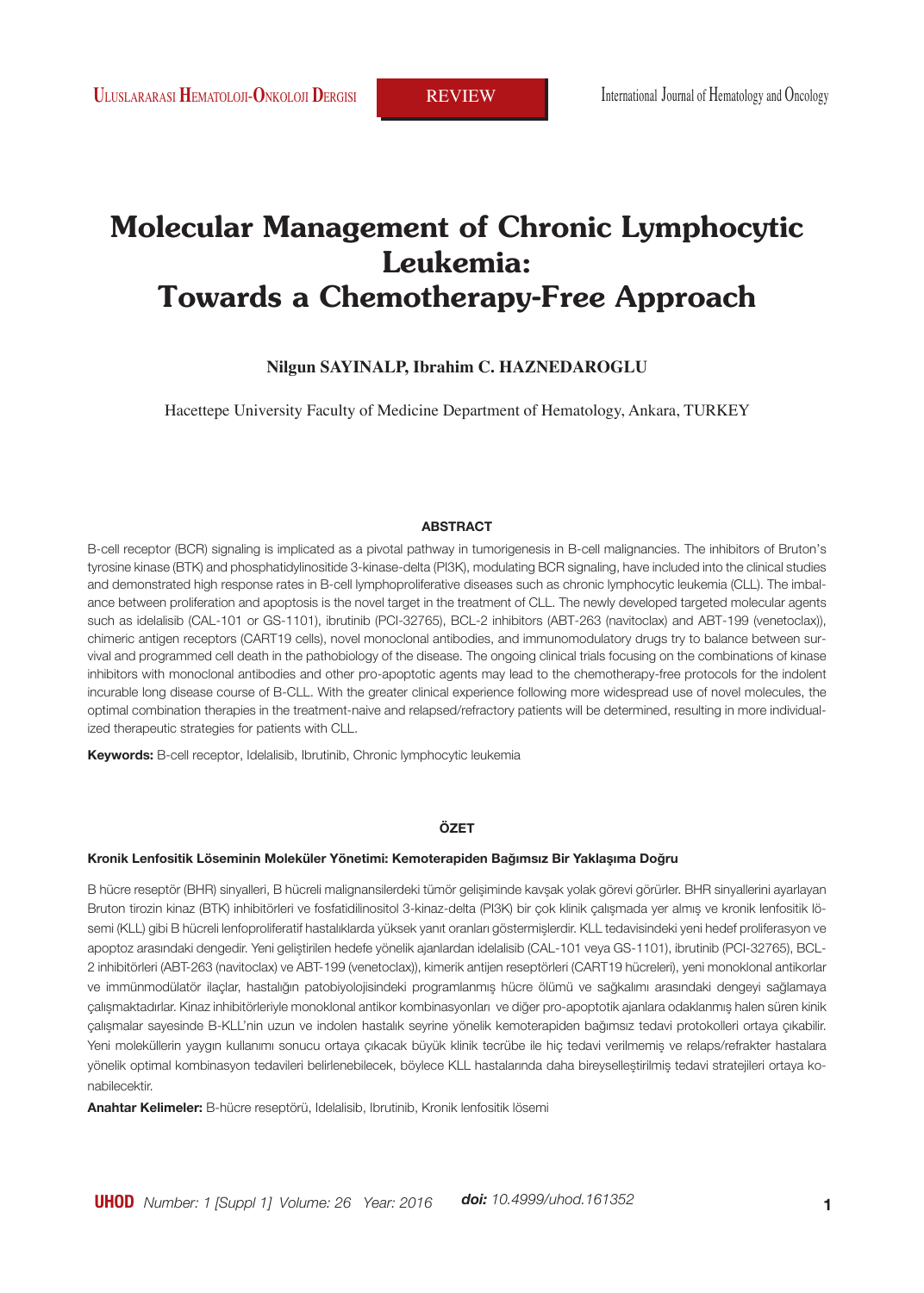# **INTRODUCTION**

Chronic lymphocytic leukemia (CLL), as an indolent and incurable form of clonal leukemic disease, typically occurs in the elderly patients with co-morbidities and has a long lasting heterogenous disease course. The clinical stage of CLL disease, the fitness of the patient, the genetic risk of the leukemia, and the treatment situation (frontline versus second-line, response vs non-response to the last treatment) are the main factors in the clinical decision making in CLL. The treatment, particularly with the chemotherapeutic cytotoxic drugs having numerous adverse effects, should not be worse than the CLL disease itself. The interactions between the comorbidity and therapy of CLL suggested that the durable control of the hematologic disease is most critical to improve overall outcome of patients with increased comorbidity. Hence, the clinical disease presentations are heterogenous in CLL and the treatment decision should be based on a patient-centered individual basis rather than the disease-based fixed approach. Therefore, novel less-toxic therapeutic agents are needed, particularly for the CLL patients with comorbidities or high-risk cytogenetic abnormalities.<sup>1</sup> Since the significant therapy-related toxicities and the indolent/ incurable nature of CLL, the treatment algorithms will continue to be revised to a more personalized approach in order to treat with improved efficacy devoid of unnecessary toxicity. Targeted molecular agents offer much promise in terms of efficacy, toxicity, and oral availability. They will change the management of patients with CLL. The main pharmacobiological basis of novel therapeutic molecules in CLL is that their mechanism of action targets a relatively specific signaling abnormality or redirects the immune system against leukemic cells. Immune reconstitution remains an enticing prospect in CLL, as malignant B cells should be particularly susceptible to a T cell-mediated attack. The pharmacological inhibitors targeting different kinases of B-cell receptor (BCR) signalling cascade, such as Bruton tyrosine kinase (BTK) and phosphatidylinositol-3-kinase (PI3K) have been developed.1-3 Introductions of those BCR kinase inhibitors have the potential to eliminate the role of chemotherapy in the treatment of CLL.<sup>1,2</sup> Novel molecular agents such as BCL-2 inhibitors (ABT- 263 (Navitoclax) and ABT-199 (Venetoclax), chimeric antigen receptors (CART19 cells), novel monoclonal antibodies, and immunomodulatory drugs for the pharmacobiological management of CLL are depicted in Table 1.

The aim of this review is to outline the pharmacobiology and clinical data of the novel molecular agents, particularly ibrutinib (PCI-32765) inhibiting BTK2 and idelalisib (CAL-101 or GS-1101) inhibiting PI3K3, effective in the clinical care of CLL.

### **CLL Management at the Molecular Level**

BCR is essential for normal B-cell development and maturation. On the other hand, BCR signaling is implicated as a pivotal pathway in tumorigenesis.4 Chronic activation of the BCR engages multiple intracellular pathways. BCR signaling can be targeted with new, small molecule inhibitors of the spleen tyrosine kinase (Syk), BTK, or phosphoinositide 3'-kinase (PI3K) isoform p110delta15 (PI3Kdelta). PI3K/AKT pathway antagonizes apoptosis, through interfering with downstream proteins. This activation of Akt leads to increased survival in a dual fashion: first, by inhibiting activation of apoptosis and also by activating  $NF$ - $\kappa B$ <sup>5,6</sup> The cytotoxicity and mechanisms of cell death induced by the delta isoform-specific phosphatidylinositide 3-kinase (PI3K) inhibitor, idelalisib, in combination with the HDI, panobinostat (LBH589) and suberoylanilide hydroxamic acid (SAHA) have been investigated.7 PI3Kα and PI3Kβ are ubiquitously expressed in all cells and tissues, whereas PI3Kγ and PI3Kδ are mainly enriched in leukocytes and PI3Kδ is the primary PI3K isoform in leukocytes. PI3Kδ is under the control of RTKs and antigen receptors. Class I PI3Ks produce the second messenger PIP3, which promotes cell survival, proliferation, metabolism, motility and differentiation. Aberrant PI3K activities are frequently observed in many types of cancers through different mechanisms including (but not limited to) hyperactivated RTKs, mutant Ras, functional loss of PTEN and activating mutations and/or overexpression of PI3K isoforms.<sup>8</sup> CLL management at the molecular level is illustrated in Figure 1.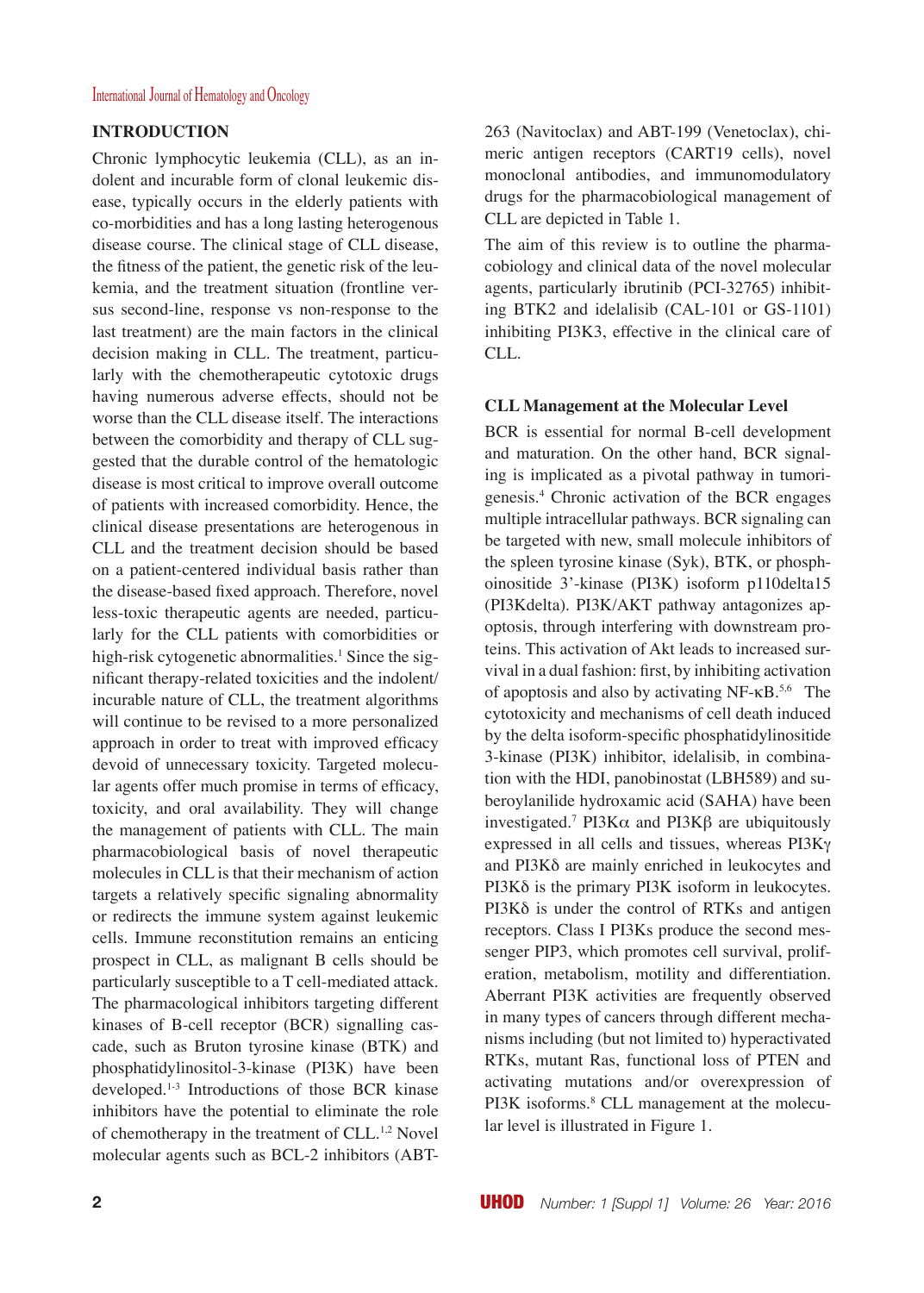| <b>Table 1.</b> Novel molecular agents for the pharmacobiological management of CLL |                                |                                |  |  |  |  |
|-------------------------------------------------------------------------------------|--------------------------------|--------------------------------|--|--|--|--|
| Drug/ Pharmacological Agent                                                         | <b>Molecular Target(s)</b>     | <b>Current Clinical Trials</b> |  |  |  |  |
| <b>Kinase inhibitors</b>                                                            |                                |                                |  |  |  |  |
| Idelalisib (CAL-101, GS-1101)                                                       | $PI3K\delta$                   | Phase III                      |  |  |  |  |
| Ibrutinib (PCI-32765)                                                               | <b>BTK</b>                     | Phase III                      |  |  |  |  |
| <b>AMG 319</b>                                                                      | $PI3K\delta$                   | Phase I                        |  |  |  |  |
| $IPI-145$                                                                           | PI3K $\gamma$ and $\delta$     | Phase I/III                    |  |  |  |  |
| CC-292 (AVL-292)                                                                    | <b>BTK</b>                     | Phase I                        |  |  |  |  |
| ONO-4059 (GS-4059)                                                                  | <b>BTK</b>                     | Phase II                       |  |  |  |  |
| GS-9973                                                                             | Syk                            | Phase II                       |  |  |  |  |
| CC115                                                                               | mTOR and DNA-PK                | Phase I                        |  |  |  |  |
| Dasatinib                                                                           | <b>BCR-ABL and SRC kinases</b> | Phase II                       |  |  |  |  |
| Fostamatinib                                                                        | Syk                            | Phase I/III                    |  |  |  |  |
| <b>Monoclonal Antibodies</b>                                                        |                                |                                |  |  |  |  |
| Obinutuzumab (GA101)                                                                | CD <sub>20</sub>               | Phase III                      |  |  |  |  |
| BI 836826 (moAb 37.1)                                                               | CD <sub>37</sub>               | Phase I                        |  |  |  |  |
| TRU-16 (otlertuzumab)                                                               | CD <sub>37</sub>               | Phase I/II                     |  |  |  |  |
| Blinatumomab (MT103/MEDI538)                                                        | CD <sub>19</sub>               | Phase I                        |  |  |  |  |
| <b>BCL-2 Antagonists</b>                                                            |                                |                                |  |  |  |  |
| ABT-199 (venetoclax)                                                                | BCL-2                          | Phase II/III                   |  |  |  |  |
| <b>Immunomodulators</b>                                                             |                                |                                |  |  |  |  |
| Lenalidomide                                                                        | Multiple                       | Phase III                      |  |  |  |  |
| <b>CARTs</b>                                                                        |                                |                                |  |  |  |  |
| CTL019                                                                              | CD <sub>19</sub>               | Phase I/II                     |  |  |  |  |

PI3K-mediated phosphorylation activates the serine/threonine kinase AKT and mTOR. PI3Ks are lipid kinases that regulate diverse cellular processes including proliferation, adhesion, survival, and motility. Dysregulated PI3K pathway signaling occurs in one-third of human tumors.<sup>9</sup> Over-expression of PI3K/AKT contributes to the pathogenesis of various lymphoid malignancies, including CLL. Inhibition of PI3K results in cellular death through apoptosis. PI3K-delta subunit could exhibit significant clinical activity in CLL. Idelalisib (CAL-101, GS-1101) and IPI-145 (INK-1147) are the oral PI3K-delta inhibitors in the drug development stages.10 Idelalisib and fostamatinib which inhibit the delta isoform of PI3 kinase (PI3Kd) and spleen tyrosine kinase (Syk) have shown significant clinical activity.<sup>11</sup> Idelalisib (GS-1101) is an orally bioavailable, potent, and selective inhibitor of the p110δ isoform that is currently under clini-

cal evaluation in B-cell malignancies.<sup>5</sup> Inhibition of PI3K has been demonstrated to produce durable treatment responses and improved survival outcomes in clinical trials involving patients with indolent forms of NHL. PI3K inhibited by idelalisib can produce clinical responses in CLL.<sup>1,12</sup> Life cycles of CLL cells involve homing and egression in the patients. The migration of leukemic cells from the peripheral blood to the lymph nodes, spleen, and bone marrow, where they are become activated by micro-environmental stimuli, leads to survival and proliferation. Inhibition of PI3Kδ may interfere with this cycling at various levels, resulting in the mobilization of tissue-resident CLL cells into the blood and blocking re-entry to the stroma.<sup>13</sup>

CLL cells in the lymph node and bone marrow microenvironments demonstrate higher levels of BCR and NF-κB signaling.<sup>14</sup> Mechanisms of BCR activation may include chronic antigenic drive by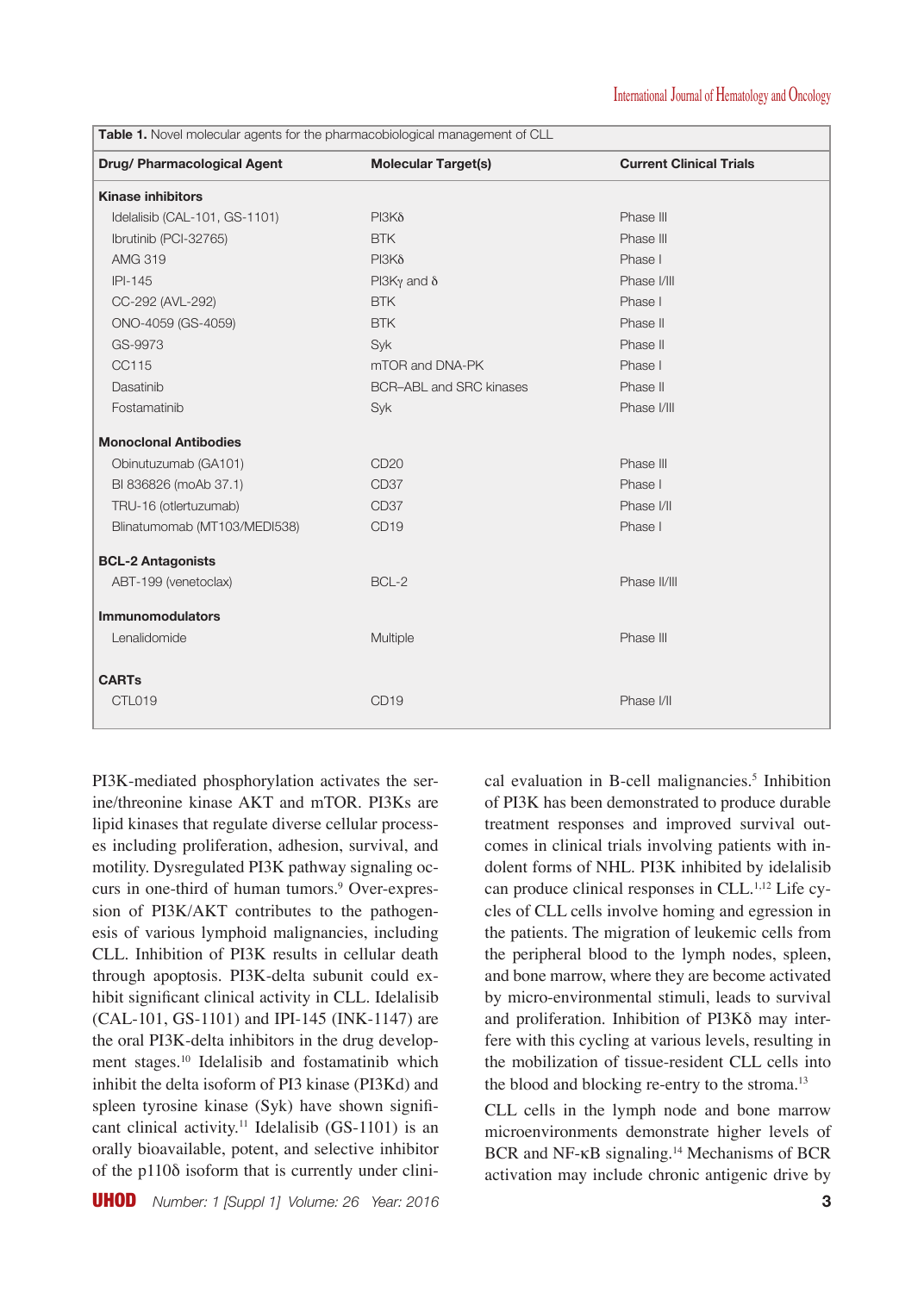

**Figure 1.** Chronic lymphocytic leukemia (CLL) management at the molecular level. B-cell receptor (BCR) signaling is implicated as a pivotal pathway in tumorigenesis. Chronic activation of the BCR engages multiple intracellular pathways. BCR signaling can be targeted with the drugs [Ibrutinib (against BTK) or idelalisib (against PI3KD)] to control neoplastic disease.

microbial or viral antigens, auto-stimulation of Bcells by self-antigens, and activating mutations in the intracellular components of the BCR pathway.4 B-lymphocytes have critical functions in the immune response, including antigen presentation, antibody production, and cytokine release. BCR, which is activated by binding to antigen, can induce receptor aggregation together with the activation of multiple tyrosine kinases and downstream signaling pathways.<sup>4</sup>

BTK is a Tec family cytoplasmic tyrosine kinase that is a key component of BCR signaling pathway and is critical for normal B cell development, differentiation, proliferation and survival. BTK is a 659-amino-acid protein that contains five signaling domains and has diverse partner molecules.<sup>15</sup> BTK transmits, diversifies, and amplifies signals from a wide variety of surface molecules that cells use to communicate with their microenvironment. BTK is a central signaling node mediating the nourish-

**4** UHOD *Number: 1 [Suppl 1] Volume: 26 Year: 2016*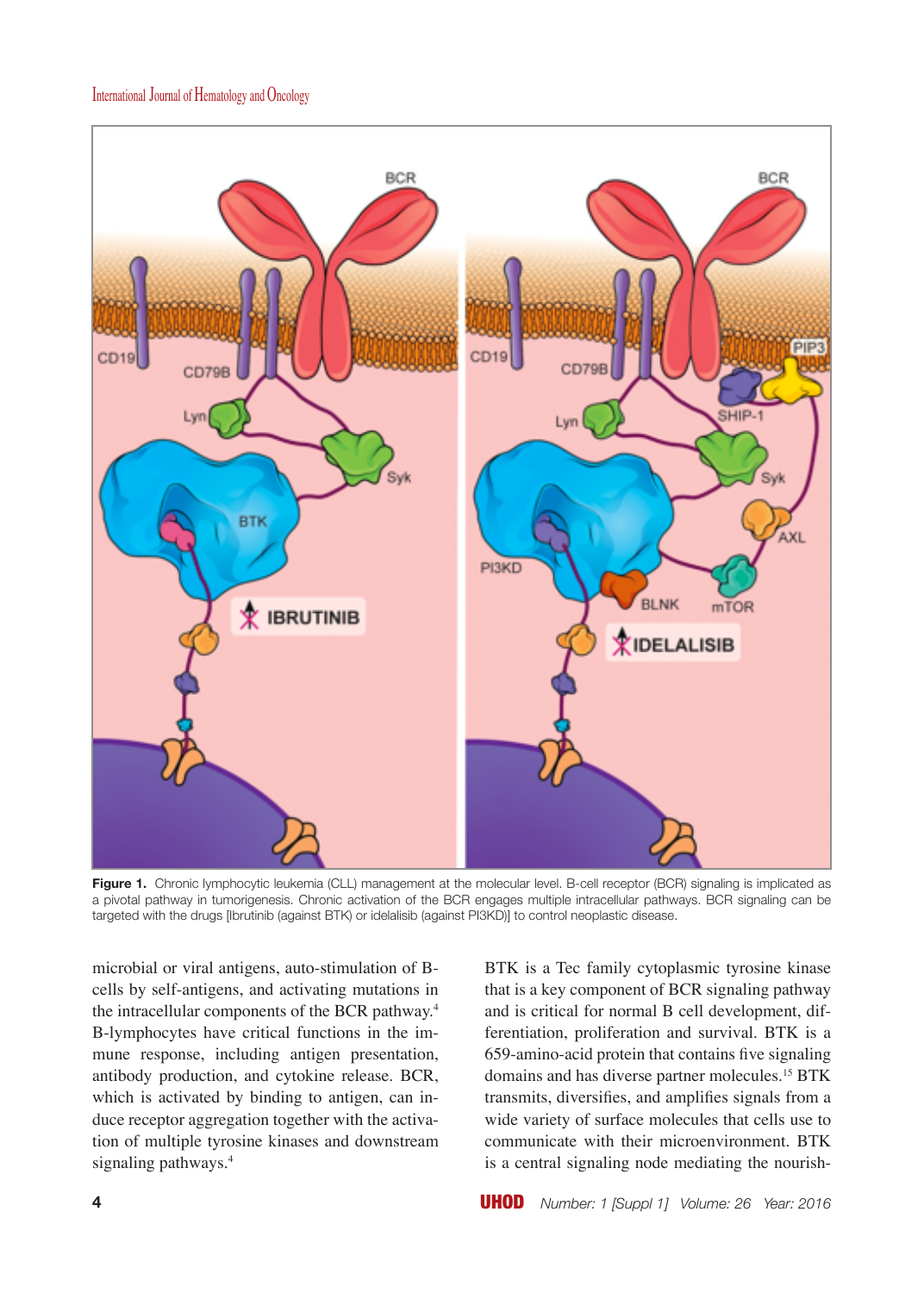ing and protective effects of the tumor microenvironment.16 BTK is also essential for the homing of MCL cells into lymphoid tissues, and its inhibition results in an egress of malignant cells into peripheral blood.17 The absence of BTK predominantly affects B cell function. In the absence of BTK, BCR signaling is insufficient to induce late transitional B cells to differentiate into mature peripheral B cells. BCR signaling pathway genes are constitutively increased in B cell tumors, manageable via the therapeutics targeting BTK. BTK inhibition had decreased DNA synthesis and prosurvival signal from stromal cells and cytokines.15,18

Pathobiological expression of the B-cell receptor (BCR) signaling can cause disease progression in the malignant B-cell neoplastic diseases.19 Bruton's tyrosine kinase (BTK) has a pivotal role in the BCR signaling. Normal B lymphocytes receive signals from BCR that are triggered by binding of the BCR to an external antigen. Tonic signaling through the BCR provides growth and signals to CLL cells, and plays an important role in the pathogenesis and progression of the disease.20 BTK is a cytoplasmic tyrosine kinase transmitting neoplastic signals from the BCR and tissue homing receptors.21 BTK inhibitor ibrutinib is a novel targeted-therapeutic agent which serves as a covalent irreversible inhibitor of BTK.<sup>22</sup> Bruton tyrosine kinase, have generated the most promising early results in clinical trials including predominately refractory CLL where durable disease control has been observed.23-29 BTK is a critical kinase for CLL development and expansion and thus an important target of ibrutinib.30 Ibrutinib causes an early redistribution of tissue-resident CLL cells into the blood, with rapid resolution of enlarged lymph nodes, along with a surge in lymphocytosis. After weeks to months of continuous ibrutinib therapy, the growth- and survival-inhibitory activities of ibrutinib result in the normalization of lymphocyte counts and remissions in a majority of patients with CLL.<sup>31</sup>

Ibrutinib can induce the redistribution of malignant B cells from tissue sites into the peripheral blood together with the rapid resolution of enlarged neoplastic lymph nodes.21 Ibrutinib significantly alters the composition of the tumor microenvironment in CLL, affecting soluble as well as cellular molecular elements.32 Ibrutinib does not cause myelosuppression.<sup>22</sup> With continuous ibrutinib therapy, growthand survival-inhibitory activities of ibrutinib could result in the normalization of lymphocyte counts and remissions in the patients with B-cell neoplastic diseases. Ibrutinib is the first BTK inhibitor that is being used and approved in the clinical practice with the most mature clinical data.<sup>33</sup> The drug was designed as a selective and irreversible inhibitor of the BTK protein, and it inhibits signal transduction from the BCR and blocks activation of B cells.18

Ibrutinib can effectively inhibit neoplastic pathways that promote tumor cell activation and proliferation.<sup>2,34,35</sup> Herman and coworkers<sup>16</sup> evaluated the in vivo effects of ibrutinib, the BTK inhibitor on tumor cell activation and proliferation in the peripheral blood, lymph nodes, and bone marrow of the patients with CLL.<sup>16</sup> They detected a rapid and sustained down-regulation of BCR and NF-kappaB signaling in CLL cells from both the peripheral blood and tissue compartments during ibrutinib treatment. In their study, ibrutinib significantly decreased tumor proliferation and expression of surface activation markers CD69 and CD86 independent of the well-known CLL prognostic factors such as IGHV mutational status,

# **Anti-Neoplastic Activities of Novel Molecular Agents in CLL**

Multiple pathobiological factors can contribute to BCR dysregulation in CLL. BCR activation can be influenced by the immunoglobulin structure, the expression and mutations of adaptor molecules, the activity of kinases or phosphatases and the levels of microRNAs.36 The crosstalk of BCR with other signalling pathways (NF-kappaB, adhesion, chemokine signalling) are also evident.36 PI3K inhibitors regulate pathway activities in both cancer and stromal cell populations.<sup>37</sup> Key pathways orchestrated by PI3Kd and turned on in B-cell malignancies upon BCR activation include membrane trafficking, AKT/mTOR, MAPK, and NF-kB.12,23 AKT is the best-characterized downstream effector of PI3Kd and is the central modulator of PI3Kregulated oncogenic signaling. Many oncogenic effectors downstream of AKT play critical roles in regulating cell cycle and cell survival, DNA repair (MDM2 and p53), chemoresistance (NF-kB), and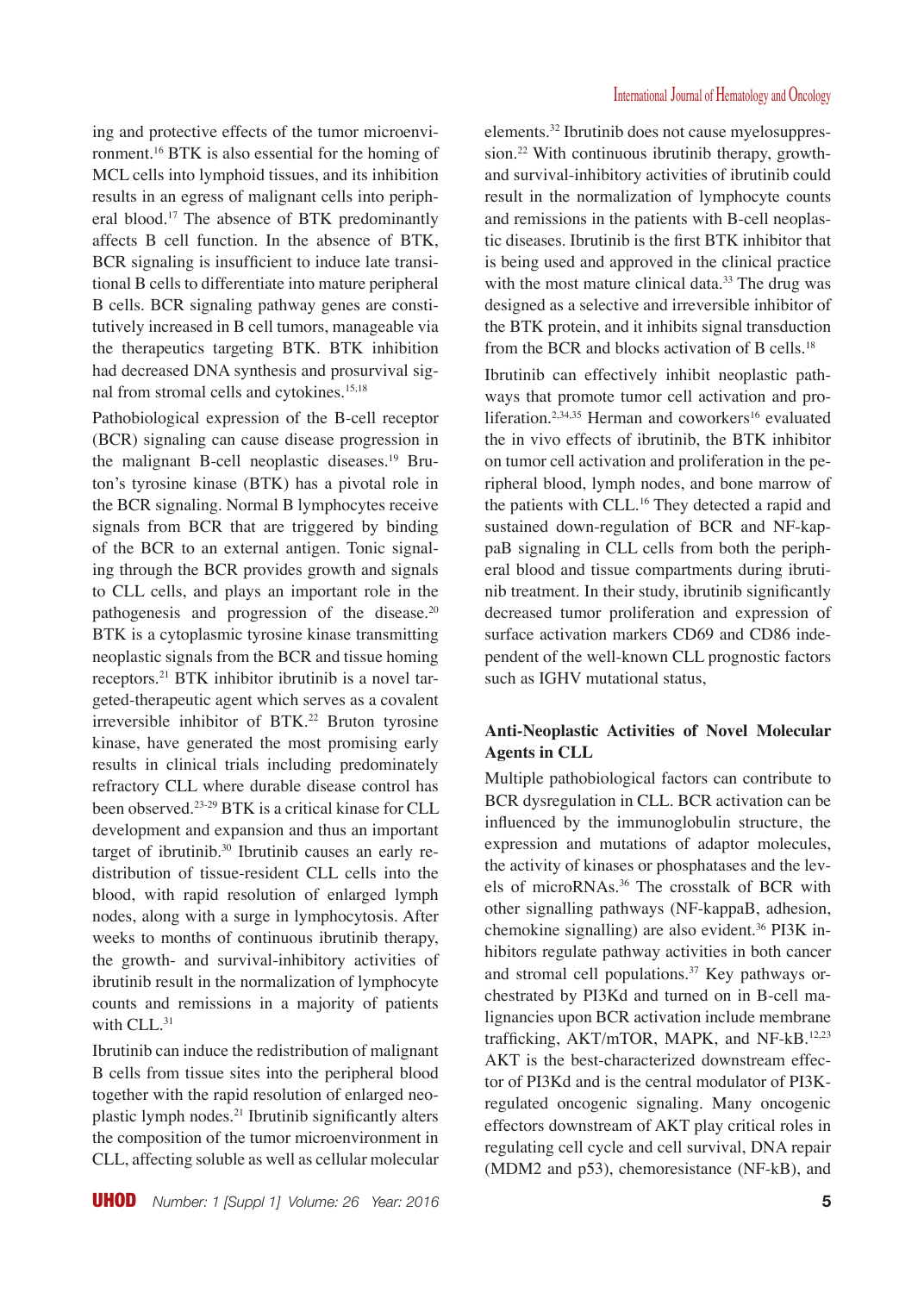energy metabolism (mTOR); many of these targets are inhibited by pan-PI3K or PI3Kd-specific inhibitors.38 Ibrutinib inhibits activation and proliferation of CLL cells in vivo. On-target effects of BTK inhibition in tissue-resident CLL cells were shown. Blocking cell proliferation via inhibition of BTK-mediated signaling may contribute to clinical responses in ibrutinib-treated patients.39 Binding site between ibrutinib and BTK is well described.

The chemokines in tumor cell-microenvironment interactions represent a target for treatment of CLL.40 Chemokine receptors expressed on CLL cells regulate the migration of the leukemia cells within the bone marrow, lymphoid organs in collaboration with chemokines. Furthermore, chemokines produced in distinct tissue microenvironments sustain migration of mature lymphocytes in lymphoglandula. Chemokines form a pro-survival circuitry by regulating leukocyte trafficking, maintaining extended lymphocyte survival.<sup>40</sup> A potentially dangerous subpopulation of CLL cells equipped to migrate to tissue and receive a proliferative stimulus.<sup>41</sup> In addition, PI3Kd regulates B-cell responses to CD40-ligand, B-cell activating factor (BAFF), IL4, and to the homing chemokines  $\text{CXCL12/13.23.9}$  The expression of chemokines such as C-C motif ligand 3 and 4 (CCL3/4), as well as stroma-/Tcell–produced factors, including CD40L, TNFa, IL6, and IL10, was also reduced.<sup>3,35</sup> Idelalisib may thus simultaneously target the malignant B cells by inhibiting their response to stromal factors and the tumor niche by limiting its ability to support the tumor cell growth.42 Ibrutinib inhibits the migration of CLL cells in chemokine gradients. Chemokine signaling is blocked by ibrutinib so that the neoplastic migration of the B-cells is impaired.<sup>43</sup>

The reduction of tissue disease burden by ibrutinib is due more to CLL cell death and less to egress from nodal compartments.<sup>44</sup> Moreover, rapid and sustained reduction of the cellular activation and tumor proliferation has been shown to be achieved by ibrutinib in all of the anatomic compartments related to the neoplastic development of CLL disease course.38 Ibrutinib may alter the composition of the bone marrow microenvironment lead to a transient increase in circulating CLL cells consistent with the efflux of activated cells from the

not considered to be disease progression.47,51

tissue compartments leading to the reduction in lymphadenopathy.28 Ibrutinib-induced early-onset lymphocytosis<sup>45</sup> develops within hours due to the release of previously activated resident cells from the tissue microenvironments. The rapid onset of the lymphocytosis and the dramatic defect in the adhesion process suggested that ibrutinib directly interferes with an intracellular signaling network required for cell adhesion.<sup>46</sup> In vitro idelalisib reduced CLL migration beneath a layer of bone marrow–derived stromal cells, inhibited CLL adhesion to stromal and endothelial cells, and decreased chemotaxis toward CXCL12 and CXCL13. These observations are consistent with the rapid decrease in lymph node size and increase in lymphocytosis in idelalisib-treated patients and are a possible indication of tumor cells being separated and migrating away from the tumor niche.42,47 No cases of ibrutinib-induced leukostasis were reported in subjects with CLL/SLL receiving ibrutinib, although subjects with a high number of circulating malignant cells  $(> 400.000 \text{ k/uL})$  should be closely monitored. In subjects with CLL receiving ibrutinib in combination<sup>48</sup> with chemoimmunotherapy or immunotherapy, lymphocytosis appeared to occur in lower incidence and at lesser magnitude. The lymphocyte counts of the majority of CLL patients return to baseline lymphocyte values by the end of cycle 5.49,50 Idelalisib, like other novel agents targeting the B-cell–receptor signaling pathway, has been shown to cause lymphocytosis when it is administered as a single agent. The addition of rituximab to idelalisib blunted and shortened the duration of the lymphocytosis, which confirmed the findings of a previous phase 1 study. In contrast, there was a sustained increase in the absolute lymphocyte count in the placebo group starting at week 24, which coincided with the completion of rituximab therapy. As per the modified IWCLL guidelines, this rise in the lymphocyte count was

# **Clinical Trials of Molecular Agents in CLL**

In the phase 1 trial47, idelalisib, a selective inhibitor of the lipid kinase PI3Kdelta, has been evaluated in 54 patients with relapsed/refractory CLL with adverse characteristics including bulky lymphadenopathy (80%), extensive prior therapy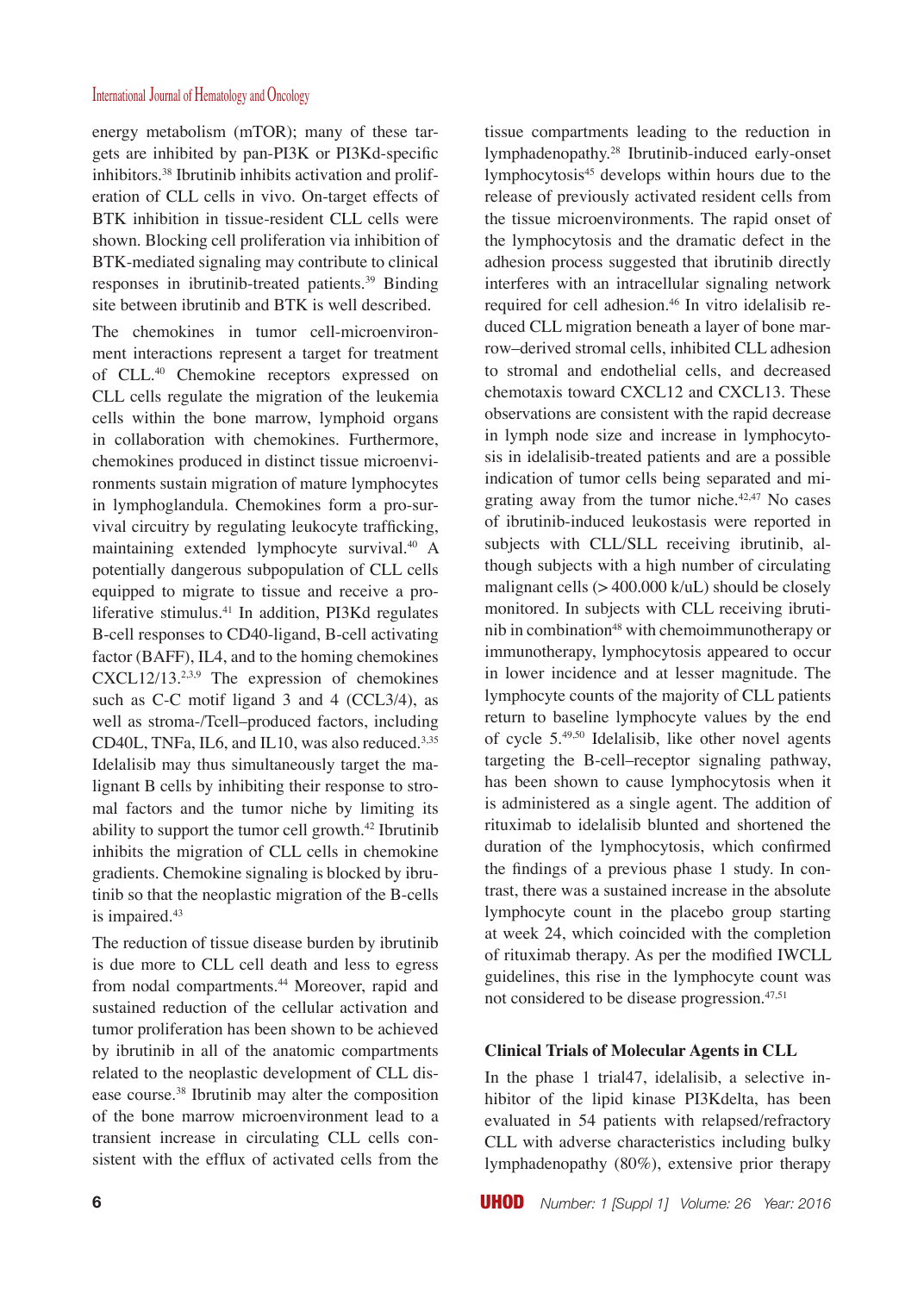(median 5 [range 2-14] prior regimens), treatmentrefractory disease (70%), unmutated IGHV (91%), and del17p and/or TP53 mutations (24%). In this study<sup>47</sup>, the patients with CLL in this trial were treated at 6 dose levels of oral idelalisib (range 50- 350 mg once or twice daily) and remained on continuous therapy until progression. Idelalisib treatment resulted in nodal responses in 81% of patients in this study. The overall response rate was 72%, with 39% of patients had the partial response. The median progression-free survival those CLL patients was 15.8 months.<sup>47</sup>

O'Brien et al present the first clinical trial of idelalisib with rituximab for the initial therapy of CLL in patients with a median age of 71 years, 42% of whom had advanced-stage disease. The overall response rate in this phase II study is 97%, with 19% being complete responders, none of whom have progressed to date. The progression-free survival (PFS) is an impressive 83% at 36 months, with only 4 events of disease progression, despite only 23 of 64 patients currently continuing on idelalisib. Among the highest-risk TP53-mutated patients  $(n= 9)$ , the overall response rate is 100% and none have progressed, consistent with the known excellent activity of idelalisib in relapsed patients in this high risk group. Although this was a phase 2 study, these results compare very favorably with the current standard of care for this patient population obinutuzumab chlorambucil—which has a median PFS of 29.2 months in a phase  $3$  study<sup>51</sup>, and are similar to the smaller phase 1b/2 study of ibrutinib, which showed a PFS of 96% at 30 months,4 with only 2 TP53-mutated patients. These results certainly justify registration trials of idelalisib in this upfront setting.<sup>50</sup>

The combination of idelalisib and rituximab, as compared with placebo and rituximab, significantly improved progression-free survival, response rate, and overall survival among patients with relapsed CLL who were less able to undergo chemotherapy in a multicenter, randomized, double-blind, placebo-controlled, phase III 116 study.<sup>52</sup> Eligible patients needed to have disease progression within 24 months of their last treatment, previously received anti-CD20 therapy or  $\geq$  2 prior cytotoxic therapies and had current contraindications to cytotoxic therapy. The authors randomly assigned

220 CLL patients with decreased renal function, previous therapy-induced myelosuppression, or major coexisting illnesses to receive rituximab 375 mg/m<sup>2</sup> intravenously for the first cycle and at 500 mg/m<sup>2</sup> intravenously on subsequent cycles (cycles were every 2 weeks for 5 doses, then monthly for 3 doses) and either idelalisib at a dose of 150 mg or placebo twice daily. The primary end point in their study was progression-free survival. There were no statistically significant differences in baseline characteristics between the groups, with 78% of all patients being  $\geq 65$  years old,  $> 80\%$  having unmutated IGHV,  $> 40\%$  having a 17p deletion, and 85% having a Cumulative Illness Rating Scale (CIRS) score of more than 6. Based on the results of this study, The 24-week PFS was 93% and 46% for the idelalisib and placebo groups, respectively, which resulted in the trial being stopped early due to treatment efficacy. The median PFS was 5.5 months in the placebo group and was not reached in the idelalisib group ( $p < 0.001$ ). The median duration of idelalisib and placebo treatment was 3.8 and 2.9 months, respectively, though 81% of idelalisib patients were continuing treatment at study termination compared to 52% of patients receiving placebo. Disease progression occurred in 12 patients in the idelalisib group and in 53 patients in the placebo group. The patients receiving idelalisib versus those receiving placebo had improved rates of overall response  $(81\% \text{ vs. } 13\%; \text{ p} < 0.001)$ . On the basis of a review of imaging results by the independent review committee, the proportion of patients with a reduction of 50% or more in lymphadenopathy was significantly higher in the idelalisib group than in the placebo group (93% vs. 4%), for an odds ratio of 264 (p< 0.001). The most impressive finding was that idelalisib and rituximab treatment had similar efficacy regardless of the presence of 17p deletion or IGHV mutational status. A secondary endpoint overall survival at 12 months was 92% vs. 80%; p= 0.02 (odds ratio, 29.92; p< 0.001). All responses were partial responses. Sixteen patients died while participating in the study: 4 patients (4%) in the idelalisib group and 12 patients (11%) in the placebo group. More than 90% of patients experienced at least one adverse event. The most common adverse events in the idelalisib group were pyrexia, fatigue, nausea, chills, and diarrhea. Grade 3 or 4 neutropenia, thrombocytope-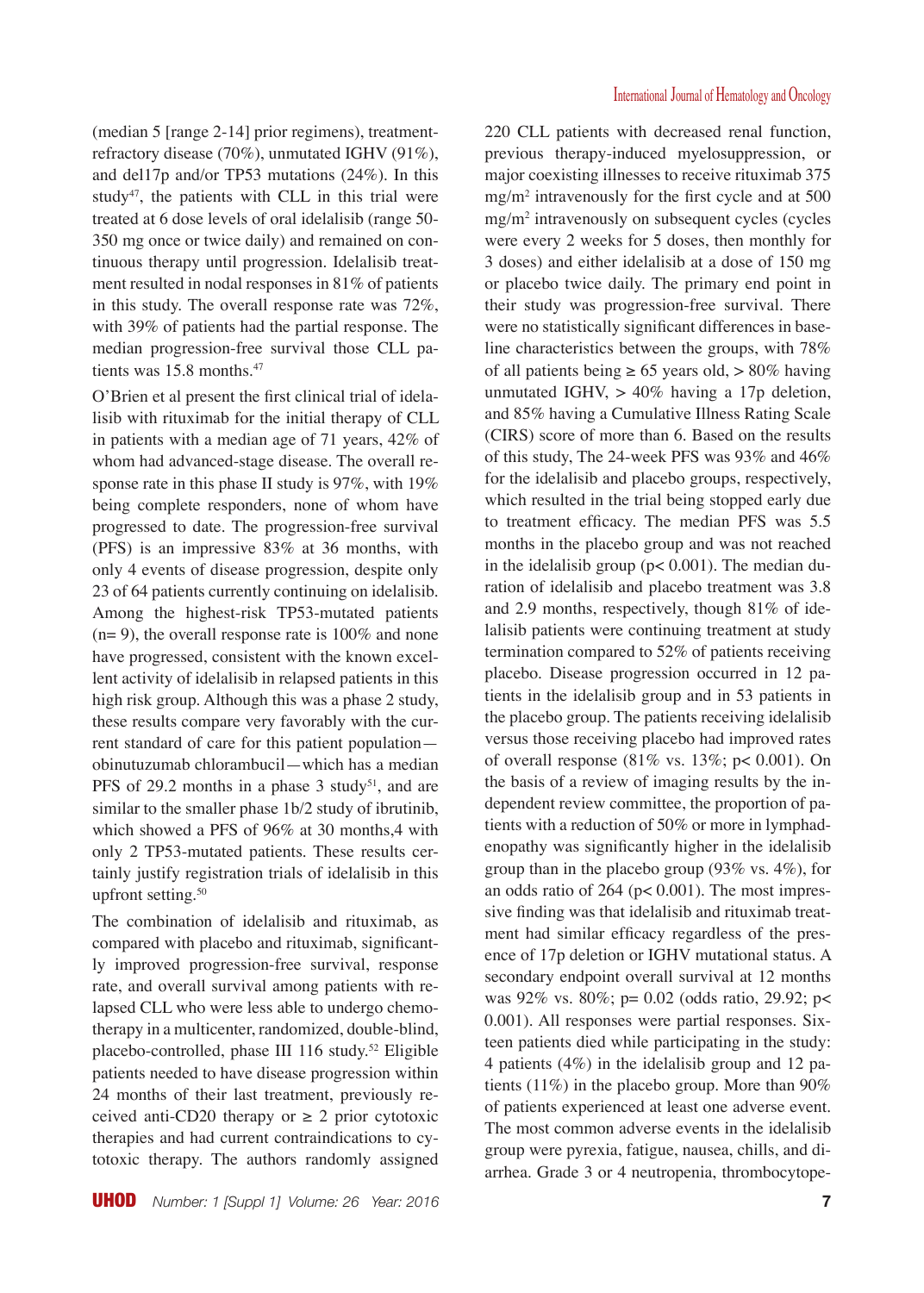| <b>Drug</b>                                            | <b>Other</b><br>agents<br>in com-<br>bination | <b>Clinical Trial</b>                                                                                                                                                                                    | <b>Phase</b> | <b>Disease</b><br><b>Status</b>                 | Response                                                                                                                                                | Reference                                                                                           |
|--------------------------------------------------------|-----------------------------------------------|----------------------------------------------------------------------------------------------------------------------------------------------------------------------------------------------------------|--------------|-------------------------------------------------|---------------------------------------------------------------------------------------------------------------------------------------------------------|-----------------------------------------------------------------------------------------------------|
| <b>Ibrutinib</b>                                       |                                               | Safety of PCI-32765 in<br>chronic lymphocytic<br>leukemia                                                                                                                                                | Phase Ib/II  | $>65$ y tx-naive<br>R/R or high<br>risk any age | ORR: 71%                                                                                                                                                | Byrd JC, et al.<br>N Engl J Med<br>369:32-42, 2013                                                  |
| <b>Ibrutinib</b>                                       | <b>BR</b>                                     | Safety and tolerability study<br>of PCI-32765 combined with<br>bendamustine/rituximab (BR)<br>in chronic lymphocytic<br>leukemia (CLL)                                                                   | Phase Ib     | R/R                                             | ORR: 93%<br>CR: 13%<br>PFS: 90% at<br>12 months                                                                                                         | Brown JR, et al<br><b>Blood 2013:</b><br>120 (Suppl1):<br>525A                                      |
| <b>Ibrutinib</b>                                       | Rituximab                                     | Ibrutinib (PCI-32765) in<br>combination with rituximab is<br>well tolerated and induces a<br>high rate of durable remission in<br>patients with high-risk chronic<br>lymphocytic leukemia                | Phase II     | High-risk                                       | ORR: 95%<br>CR: 8%<br>PFS: 80%<br>at 14 months                                                                                                          | Burger JA, et al<br><b>Blood 2013;</b><br>120 (Suppl. 1):<br>675A                                   |
| <b>Ibrutinib</b><br>versus<br>ofatumumab<br>(Resonate) |                                               | Ibrutinib versus ofatumumab<br>in previously treated chronic<br>lymphoid leukemia                                                                                                                        | Phase III    | R/R                                             | ORR: 42,6%<br>(Ibrutinib)<br>vs 4,1%<br>(ofatumumab)<br>p < 0.001                                                                                       | Byrd JC, et al<br>N Engl J Med<br>371:213-23, 2014                                                  |
| <b>Idelalisib</b>                                      | Rituximab                                     | A randomized, double-blind<br>and placebo-controlled study<br>of idelalisib in combination with<br>rituximab for previously treated<br>chronic lymphocytic leukemia<br>(CLL)                             | Phase III    | R/R                                             | ORR: 81%<br>(Idelalisib; R)<br>vs 13%<br>(placebo, R)<br>Median PFS:<br>5,5 months in<br>placebo, NR in<br>idelalisib, R.<br>Median PFS:<br>19,4 months | Furman RR, et al<br>N Engl J Med<br>370: 997-1007<br>2014<br>Sharman, ASH,<br>2014, Abstract<br>330 |
| <b>Idelalisib</b>                                      |                                               | Idelalisib, an inhibitor of<br>phospha tidylinositol 3-kinase<br>p1108, for relapsed/refractory<br>chronic lymphocytic leukemia                                                                          | Phase I      | R/R                                             | ORR: 72%<br><b>Median PFS</b><br>15,8 months                                                                                                            | Brown JR, et al<br>Blood 123: 3390<br>$-3397, 2014$                                                 |
| <b>Idelalisib</b>                                      |                                               | Randomized, placebo-controlled<br>study of Idelalisib plus<br>bendamustine and rituximab (BR)<br>is superior to BR alone in patients<br>with relapsed/refractory chronic<br>lymphocytic leukemia         | Phase III    | R/R                                             | ORR: 68%<br>Idelalisib+BR<br>vs 45% BR<br>CR: 5%<br>Idelalisib+BR<br>vs 0% BR<br><b>Median PFS</b><br>23,1 months                                       | December 03,<br>2015; Blood:<br>126 (23)                                                            |
| <b>ABT-199</b>                                         | Rituximab                                     | A phase 1b study evaluating<br>the safety and tolerability of<br>ABT-199 in combination with<br>rituximab in subjects with<br>relapsed chronic lymphocytic<br>leukemia and small lymphocytic<br>lymphoma | Phase Ib     | R/R                                             | 39% CR/CRi<br>5/7 CR patient<br><b>MRD</b> negative                                                                                                     | Ma S, et al.<br>J Clin Oncol<br>5s, 2014;32<br>7013A                                                |

R/R: Relapsed Refractory; BR: Bendamustine, Rituximab; High-risk: del17p or TP53 mutation /treated or untreated), PRS <36 month after frontline immunotherapy or relapsed CLL with del11q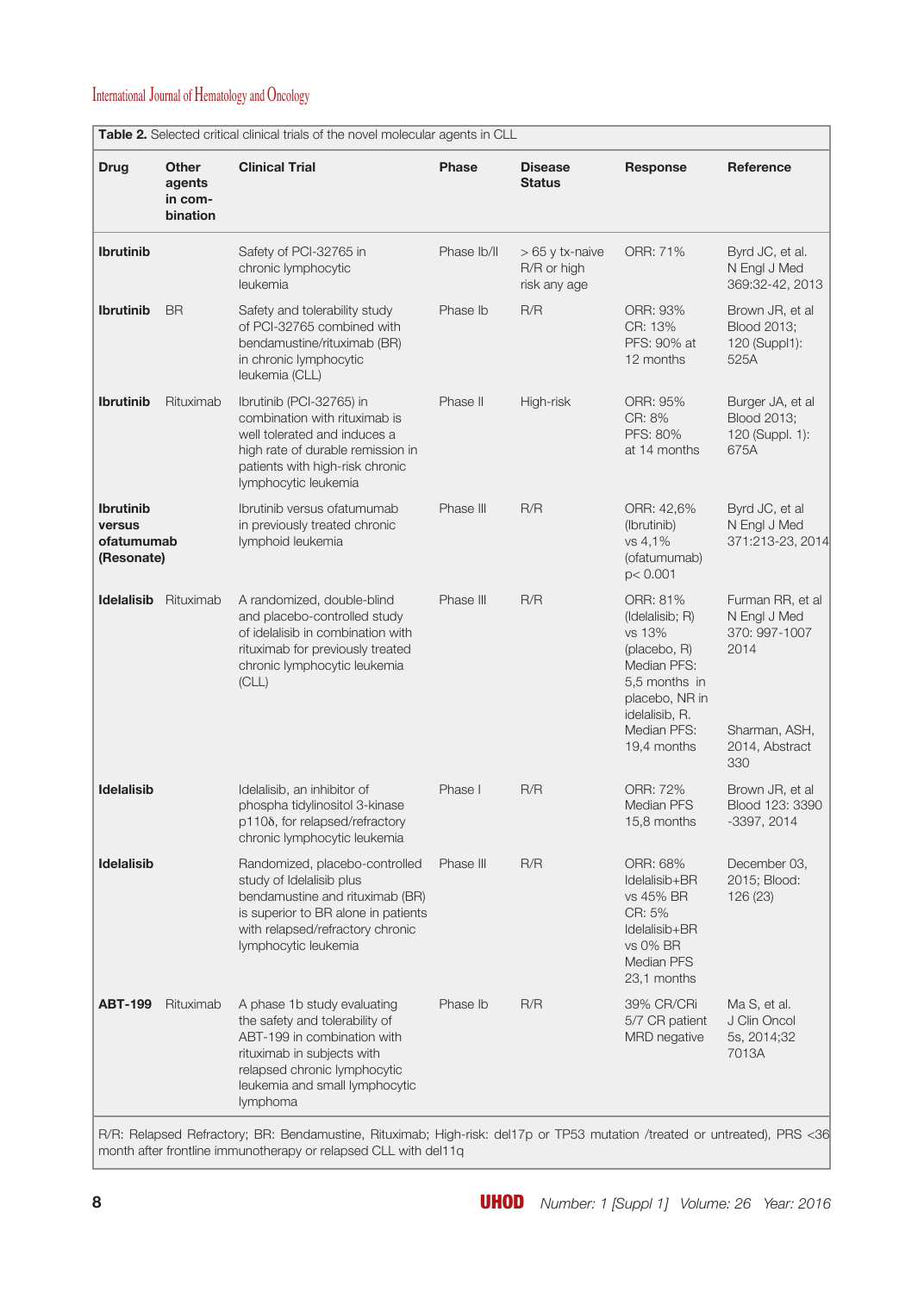nia, anemia, elevations in aminotransferases, and diarrhea occurred in 34%, 10%, 5%, 5%, and 4% of patients, respectively.52

Andrew D Zelenetz et al presented the results of a randomized, placebo-controlled, phase III 115 study that evaluated the efficacy of IDELA added to BR, a common regimen for relapsed/refractory (R/R) CLL. 416 patients (pts) with R/R CLL were enrolled. Patients were randomized to BR for 6 cycles Q 28 days  $(B=70 \text{ mg/m}^2 \text{ D1}, \text{ D2 of each})$ cycle;  $R = 375 \text{ mg/m}^2 \text{ C1}$  and  $500 \text{ mg/m}^2 \text{ C2-6}$ ) and IDELA 150 mg BID or placebo (administered continuously). A pre-specified interim analysis (IA) was performed with a median follow up 12 months demonstrating that PFS, the primary endpoint, and OS, a secondary endpoint, were superior in the investigational vs control arm with a safety profile consistent with prior reported studies. Rai stage III/ IV 46%; median time since completion of last prior therapy 16 months; patients with del(17p)/p53mut 32.9%, patients with unmutated IGHV 83.2%, patients with refractory disease 29.8%, median number of prior therapies: 2 (range: 1-13). Median PFS of IDELA + BR vs  $BR$  + placebo: 23 mo vs 11 mo (HR= 0.33; p< 0.0001), median OS of IDELA + BR vs BR + placebo not reached for either arm  $(HR = 0.55; p = 0.008)$ . Addition of IDELA to BR was also beneficial in pts withoutdel(17p)/TP-53mut. The most common all-grade AEs with IDE- $LA + BR$  were neutropenia and pyrexia (63.3% vs 41.5%), and with BR + placebo were neutropenia and nausea (53.6% vs 34.4%). The most common grade ≥ 3 AE was neutropenia (59.9%). Grade≥ 3 diarrhea with IDELA + BR was  $7.2\%$  and BR + placebo was  $1.9\%$ <sup>53</sup>

Idelalisib has been approved by FDA in combination with rituximab for relapsed CLL in USA. In Europe, EMA also approved idelalisib-rituximab combination in relapsed/refractory patients as well as the front-line CLL treatment in the presence of 17 pDel or TP53 mutation in patients unsuitable for the chemoimmunotherapy. EMA/Europe approved ibrutinib for chronic lymphocytic leukaemia patients who have received at least one previous treatment, and in patients who have genetic mutations in their cancer cells called 17p deletion or TP53 mutation that make them unsuitable for treatment with a combination of chemotherapy medicines and immunotherapy, for mantle cell lymphoma patients whose disease does not respond to or has come back after previous treatment.<sup>53</sup>

### **Future Perspectives**

The pharmacological down-regulation of BCR activity is an attractive novel strategy for treating patients with B-cell malignancies particularly CLL. In addition to idelalisib and ibrutinib, BCL-2 antagonists such as navitoclax is under progress for the management of CLL. Navitoclax is a potent inhibitor of pro-apoptotic proteins. However, its efficiency is limited by the adverse effect of thrombocytopenia. Therefore, the drug has been re-engineered into ABT-199 (venetoclax) with less profound thrombocytopenia due to selective inhibition of BCL-2 dependent tumor growth. Those molecules are under progress in distinct clinical drug development stages (Table 1 and Table 2).

The modulation of neoplastic signaling as well as the molecular interactions between CLL cells and stromal microenvironment will be translated into clinical trials that would be very helpful for the better management of the patients. The integration of the novel targeted agents for CLL therapy into sequential treatment approaches is also vital. Selected critical clinical trials of the novel molecular agents in CLL are depicted in Table 2. With the greater clinical experience following more widespread use of novel molecules, the optimal combination therapies in the treatment-naive and relapsed/refractory patients will be determined, resulting in more individualized therapeutic strategies for patients with CLL.

#### **REFERENCES**

- 1. Cheson BD. CLL and NHL: The end of chemotherapy? Blood 123: 3368-3370, 2014.
- 2. Young RM, Staudt LM. Ibrutinib treatment of CLL: The cancer fights back. Cancer Cell 26: 11-13, 2014.
- 3. Fruman DA, Cantley LC. Idelalisib-a PI3Kdelta inhibitor for Bcell cancers. N Engl J Med 370: 1061-1062, 2014.
- 4. Niemann CU, Wiestner A. B-cell receptor signaling as a driver of lymphoma development and evolution. Semin Cancer Biol 23: 410-421, 2013.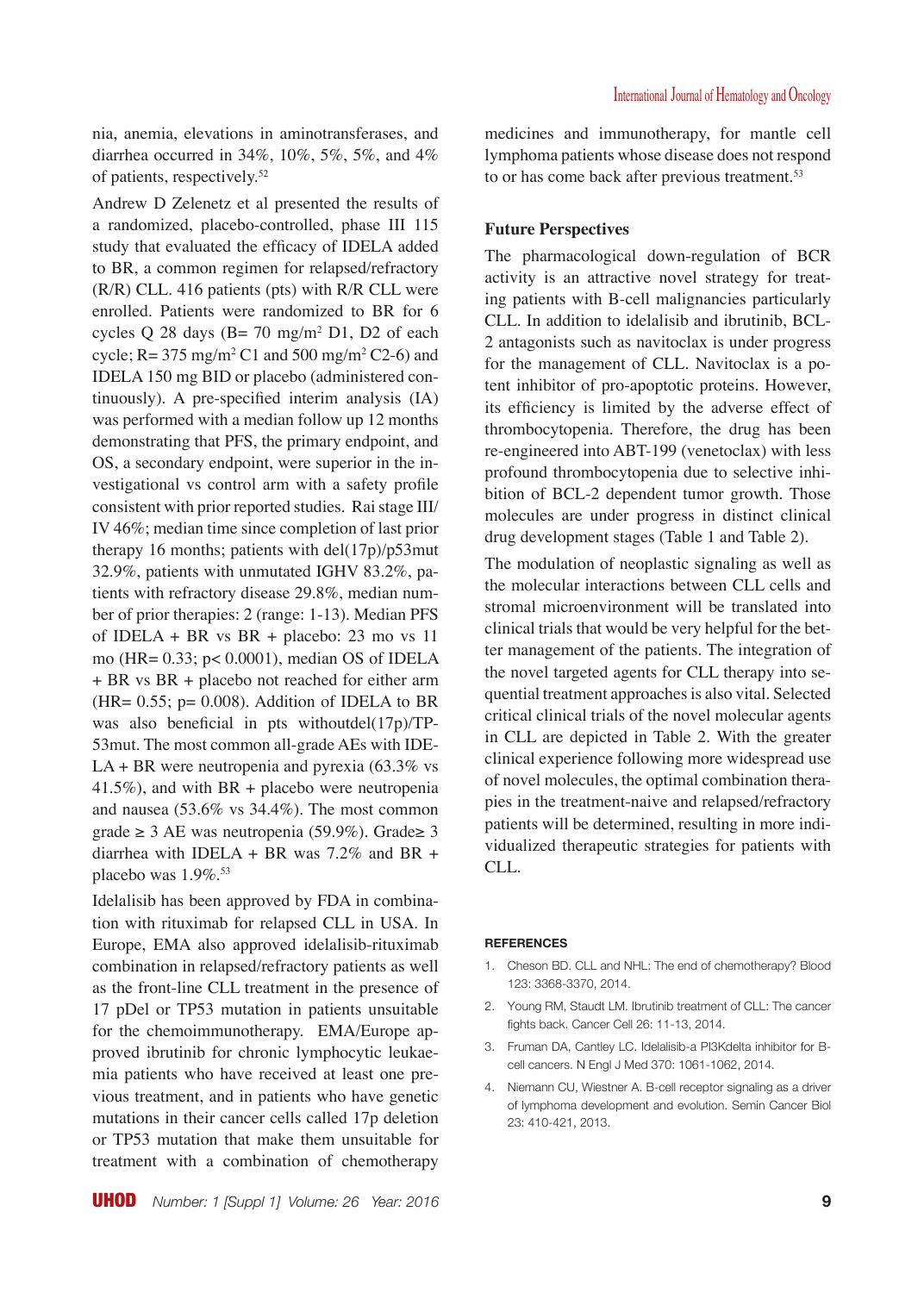- 5. Herman SE, Johnson AJ. Molecular pathways: Targeting phosphoinositide 3-kinase p110-delta in chronic lymphocytic leukemia. CCR 18: 4013-4018, 2012.
- 6. Burger JA. Inhibiting B-cell receptor signaling pathways in chronic lymphocytic leukemia. Curr Hematol Malig Rep 7: 26- 33, 2012.
- 7. Bodo J, Zhao X, Sharma A, et al. The phosphatidylinositol 3-kinases (PI3K) inhibitor GS-1101 synergistically potentiates histone deacetylase inhibitor-induced proliferation inhibition and apoptosis through the inactivation of PI3K and extracellular signal-regulated kinase pathways. Br J Haematol 163: 72-80, 2013.
- 8. Wang X, Ding J, Meng LH. PI3K isoform-selective inhibitors: next-generation targeted cancer therapies. Acta Pharmacol Sin 36: 1170-1176, 2015.
- 9. Akinleye A, Avvaru P, Furqan M, et al. Phosphatidylinositol 3-kinase (PI3K) inhibitors as cancer therapeutics. J Hematol Oncol 6: 88, 2013. doi: 10.1186/1756-8722-6-88
- 10. Chang JE, Kahl BS. PI3-kinase inhibitors in chronic lymphocytic leukemia. Curr Hematol Malig Rep 9: 33-43, 2014.
- 11. Burke RT, Meadows S, Loriaux MM, et al. A potential therapeutic strategy for chronic lymphocytic leukemia by combining Idelalisib and GS-9973, a novel spleen tyrosine kinase (Syk) inhibitor. Oncotarget 5: 908-915, 2014.
- 12. Burger JA, Okkenhaug K. Haematological cancer: idelalisibtargeting PI3Kdelta in patients with B-cell malignancies. Nat Rev Clin Oncol 11: 184-186, 2014.
- 13. Iyengar S, Clear A, Bodor C, et al. P110alpha-mediated constitutive PI3K signaling limits the efficacy of p110delta-selective inhibition in mantle cell lymphoma, particularly with multiple relapse. Blood 121: 2274-284, 2013.
- 14. Herman SEM, Mustafa RZ, Martyr SE, et al. Effective inhibition of tumor microenvironment interactions in CLL patients treated with The BTK inhibitor ibrutinib results in sustained inhibition of tumor proliferation and survival pathways. Blood 122: 118, 2013.
- 15. Ponader S, Burger JA. Bruton's tyrosine kinase: From X-linked agammaglobulinemia toward targeted therapy for B-cell malignancies. J Clin Oncol 32: 1830-1839, 2014.
- 16. Herman SE, Mustafa RZ, Gyamfi JA, et al. Ibrutinib inhibits B-cell receptor and NF-kappaB signaling and reduces tumor proliferation in tissue-resident cells of patients with chronic lymphocytic leukemia. Blood 123: 3286-3295, 2014.
- 17. Chang BY, Francesco M, De Rooij MFM, et al. Egress of CD19(+)CD5(+) cells into peripheral blood following treatment with the Bruton tyrosine kinase inhibitor ibrutinib in mantle cell lymphoma patients. Blood 122: 2412-2424, 2013.
- 18. Andritsos LA, Jaglowski SM. Ibrutinib inhibitor of tyrosine-protein kinase BTK oncolytic. Drugs Future 38: 359-366, 2013.
- 19. Arita A, McFarland DC, Myklebust JH, et al. Signaling pathways in lymphoma: pathogenesis and therapeutic targets. Future Oncol 9: 1549-1571, 2013.
- 20. Robak T, Robak P. BCR signaling in chronic lymphocytic leukemia and related inhibitors currently in clinical studies. Int Rev Immunol 32: 358-376, 2013.
- 21. Burger JA. Bruton's tyrosine tinase (BTK) Inhibitors in clinical trials. Curr Hematol Malig Rep 9: 44-49, 2014.
- 22. Schwarzbich MA, Witzens-Harig M. Ibrutinib. Recent Results Cancer Res 201: 259-267, 2014.
- 23. Woyach JA, Johnson AJ, Byrd JC. The B-cell receptor signaling pathway as a therapeutic target in CLL. Blood 120: 1175- 1184, 2012.
- 24. Jain N, O'Brien S. Ibrutinib (PCI-32765) in chronic lymphocytic leukemia. Hematol Oncol Clin North Am 27: 851-860, 2013.
- 25. Brown JR. Ibrutinib (PCI-32765), the first BTK (Bruton's tyrosine kinase) inhibitor in clinical trials. Curr Hematol Malig Rep 8: 1-6, 2013.
- 26. Farooqui M, Lozier JN, Valdez J, et al. Ibrutinib (PCI 32765) rapidly improves platelet counts in chronic lymphocytic leukemia/small lymphocytic lymphoma (CLL/SLL) patients and has minimal effects on platelet aggregation. Blood 120: 21, 2012.
- 27. Akinleye A, Furqan M, Adekunle O. Ibrutinib and Indolent Bcell lymphomas. Clin Lymphoma Myeloma Leuk 14: 253-260, 2014.
- 28. O'Brien S, Furman RR, Coutre SE, et al. Ibrutinib as initial therapy for elderly patients with chronic lymphocytic leukaemia or small lymphocytic lymphoma: an open-label, multicentre, phase 1b/2 trial. Lancet Oncol 15: 48-58, 2014.
- 29. Novero A, Ravella PM, Chen Y, et al. Ibrutinib for B cell malignancies. Exp Hematol Oncol 3: 4, 2014. doi: 10.1186/2162- 3619-3-4.
- 30. Woyach JA, Bojnik E, Ruppert AS, et al. Bruton's tyrosine kinase (BTK) function is important to the development and expansion of chronic lymphocytic leukemia (CLL). Blood 123: 1207-1213, 2014.
- 31. Burger JA, Buggy JJ. Bruton tyrosine kinase inhibitor ibrutinib (PCI-32765). Leuk. Lymphoma 54: 2385-2391, 2013.
- 32. Niemann CU, Biancotto A, Chang BY, et al. Cytokine and Tcell phenotypic changes upon in vivo ibrutinib therapy for CLL - Targeting both CLL cells and the tumor-microenvironment. Blood 122: 2856, 2013.
- 33. Niemann CU, Jones J, Wiestner A. Towards targeted therapy of thronic tymphocytic teukemia. Adv Exp Med Biol 792: 259- 291, 2013.
- 34. Bagcchi S. Ibrutinib monotherapy in chronic lymphoid leukaemia. Lancet Oncol 15: 312, 2014.
- 35. Davids MS, Brown JR. Ibrutinib: A first in class covalent inhibitor of Bruton's tyrosine kinase. Future Oncol 10: 957-967, 2014.
- 36. Seda V, Mraz M. B cell receptor (BCR) signalling and its crosstalk with other pathways in normal and malignant cells. Eur J Haematol 94: 193-205, 2015.
- 37. Rajeeve V, Vendrell I, Wilkes E, et al. Cross-species proteomics reveals specific modulation of signaling in cancer and stromal cells by phosphoinositide 3-kinase (PI3K) inhibitors. Mol Cell Proteomics 13: 1457-1470, 2014.
- 38. Bader AG, Kang S, Zhao L, Vogt PK. Oncogenic PI3K deregulates transcription and translation. Nat Rev Cancer 5: 921- 929, 2005.